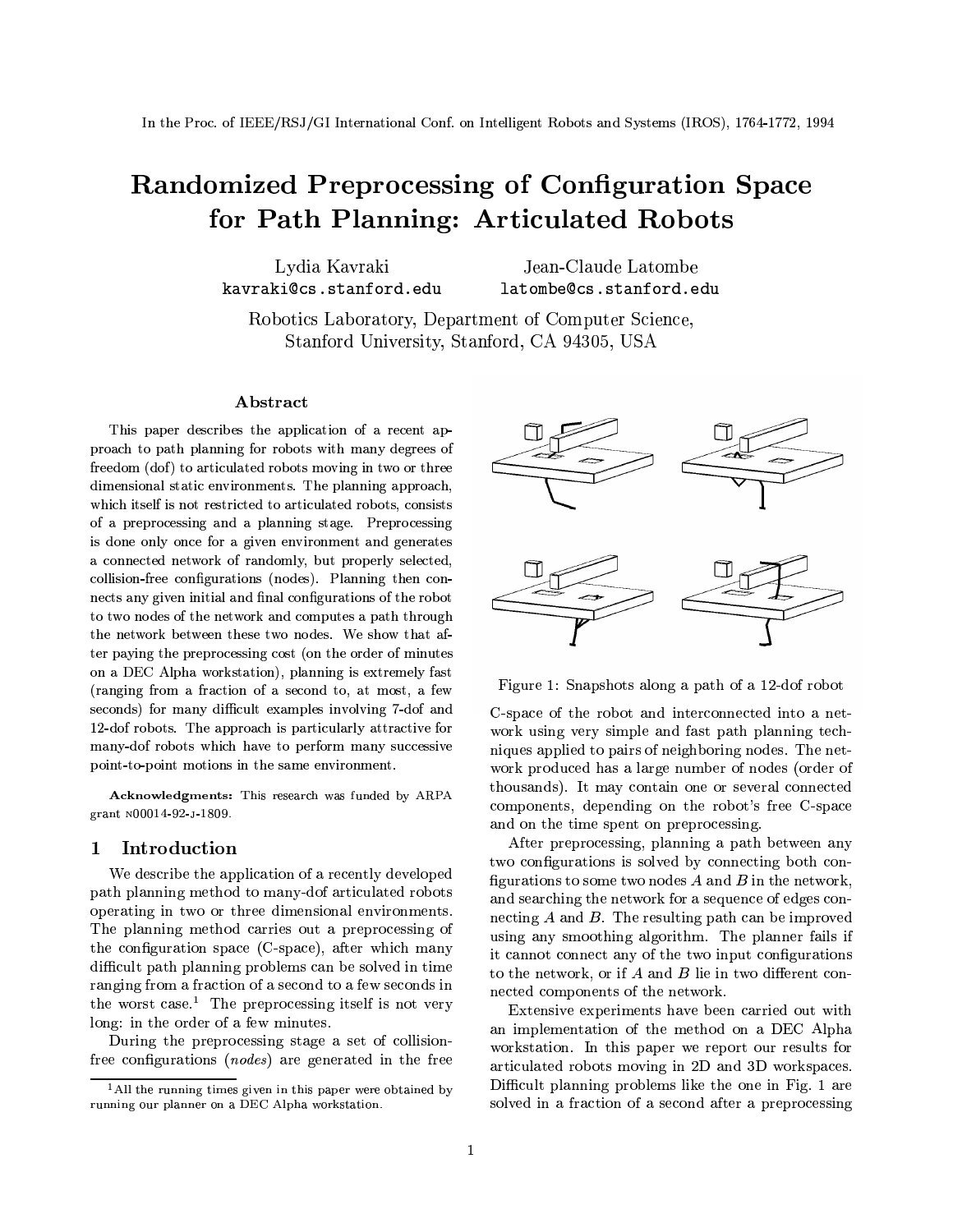step of 14 minutes. The robot used in this example has a fixed base and 6 spherical joints, for a total of 12 dof. Once preprocessing has been done, almost every path planning query in the same environment can be solved in a few seconds.

Our approach is particularly suitable for robots with many dof which perform several point-to-point motions in known static environments. Examples of tasks meeting these conditions include inspection and repair in constrained environments (e.g., nuclear plants), point-to-point welding operations to assemble the body of a car, and washing/cleaning airplane fuselages. In such tasks, redundant dof are needed to achieve some final configuration of the end-effector, while avoiding collisions of the rest of the arm with the complicated environment. Programming such robots is tedious and time consuming. An efficient planner can considerably reduce the programming burden.

Section 2 gives an overview of previous related research. Sections 3 and 4 describe the preprocessing and planning stages of our approach. In Section 5 we discuss the implementation of the method for articulated robots and in Section 6 we report a series of experiments conducted with the implemented planner.

#### $\overline{2}$ **Relation to Previous Research**

Path planning in a known environment has been studied extensively over the last years [13]. There exists a strong interest in developing efficient heuristic planners for many-dof robots, since complete methods have overwhelming complexity in high dimensions.

Heuristic planners for many-dof robots include the potential field method proposed in [5], where a learning scheme is used to avoid falling in the local minima of the potential field function. The quantity of the stored information however, makes the method impractical when the number of dof grows too large. Ways of computing potential functions for many-dof robots and randomized search techniques to escape local minima are introduced in [3]. Other potential field methods are described in [2]. In [7] a sequential framework with backtracking is described for serial manipulators. Various search techniques that limit the Cspace explored to find a path are investigated in [12] for 6-dof robots. A planner based on variational dynamic programming is introduced in [1]. Genetic algorithms have been employed in [16] and use of parallel processing techniques is investigated in  $[4, 15]$ .

Potential field methods seem to be the most efficient techniques so far for dealing with many dof. Among them, the Randomized Path Planner (RPP) [3] has been experimented with for robots having 3 to 31 dof and is often very efficient. It has also been used in practice with good results [6]. However, several cases have been identified where RPP behaves poorly [4, 20]. RPP may fail to find a path in reasonable time if the robot falls into a local minimum of the potential field function and the way out of the local minimum is through narrow passages in the C-space which can not be easily located with the guidance of the potential function. RPP attempts to escape this minimum by performing a series of random walks, but the probability that any of these walks finds its way through a narrow passage is almost zero.

The approach discussed in this paper is a learning scheme that scales efficiently in many dimensions and it is not restricted to any particular type of robot. Previous work on the approach is described in  $[10, 9]$ . A similar method developed independently is presented in  $[17, 18]$ . The same authors discuss an application of their approach to non-holonomic robots in [19]. A combination of the common ideas in [17, 18] with the method presented here is attempted in [8].

#### **Preprocessing Stage** 3

The preprocessing stage of our planner consists of the sequence of steps outlined below. In this section our description is for a general many-dof robot.

1. Graph Construction. During this step random configurations of the robot (nodes) are generated and are interconnected with a simple and fast planner.

When generating nodes, care is taken to produce a rather uniform distribution in the free C-space. For example, for the robot of Fig. 1, a node is generated by drawing a value for each of the 12 dof uniformly from its allowed range. After the 12 random choices have been made, the resulting configuration is tested for collision with obstacles and itself. We keep it only if it passes this test. A prespecified number  $N$  of nodes are computed in the above way. We discuss later how the choice of  $N$  affects the algorithm. In our many-dof examples,  $N$  is in the order of a few thousands.

We now try to interconnect the nodes obtained so far with a simple and fast planner. Given some metric in C-space, for each node  $x$ , we sort all other according to increasing distance from  $x$ . Then a simple planner (see Section 5) tries to connect  $x$  to each of the K closest nodes  $(K$  is a parameter). Each successful connection yields an edge of the network. Robot paths computed here are not stored since they can easily be recovered. The connected components of the resulting network are computed by a breadth-first search.

2. Graph Enhancement. Typically at the end of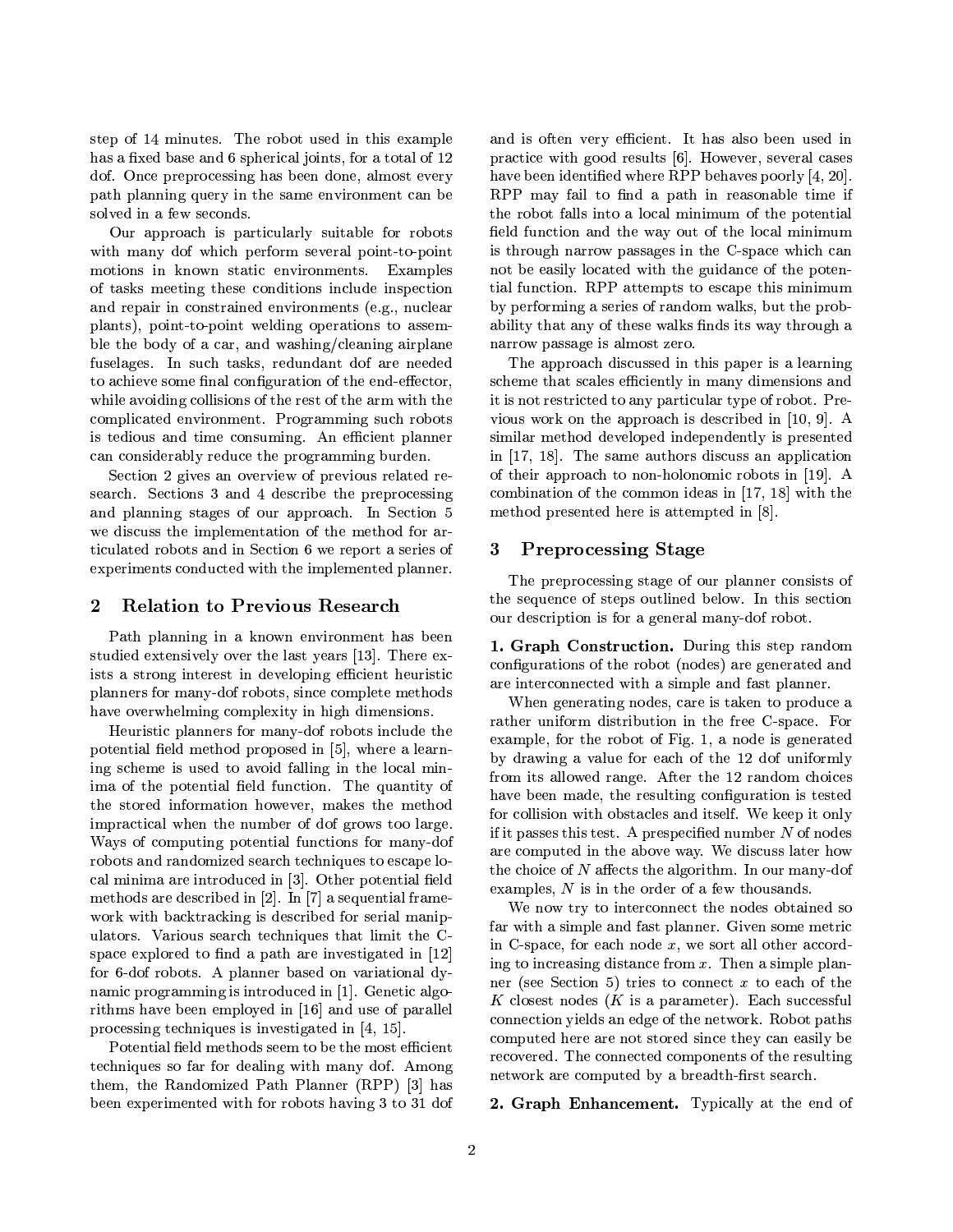step 1 we have a few large components and several small ones. The purpose of the enhancement is to add more nodes in a way that will facilitate the formation of a large component comprising as many of the nodes as possible and will also help cover the more "difficult" (narrow) parts of the C-space. The identification of these difficult parts of the C-space is no simple matter and the heuristic that we propose below clearly goes only a certain distance in this direction.

For each node  $x$  found during graph construction, we define a *weight*  $w(x)$ , which should be large whenever  $x$  "is in a difficult region". Additionally, the weights for all  $x$  should add up to 1. Let us now call *expansion* of node x the creation at random of another node  $y$  in the free neighborhood of  $x$ . The simplest way to do this is to choose each of the parameters that describe the configuration uniformly at random from a small interval centered at the value of the corresponding parameter of  $x$ . The following is then the heuristic *scheme* that we propose. We add a user specified number  $M$  of new nodes to our collection. This time instead of choosing them at random, we choose a node from among those that step 1 generated with probability

$$
Pr(x \text{ is selected}) = w(x),
$$

and we expand that node  $x$ . If  $y$  is the created node we denote by  $p(y)$  node x, that is the node responsible for y's creation. We repeat this M times. If function  $w(x)$ adequately identifies the difficult parts of C-space, our heuristic will tend to fill these more than others.

The essential parameter in our scheme is the function  $w(x)$ . A description of possible weight functions is given in [9]. In our experiments we use the results of step 1 to build  $w(x)$ . We define the *degree*  $d_x$  of a node  $x$  as the number of connections that  $x$  has with other nodes at the end of step 1, and

$$
w(x) = \frac{1}{d_x + 1} / \sum_{t=1}^{N} \frac{1}{d_t + 1}.
$$

We regard this number as a measure of the "difficulty" of the C-space region in which the node lies. Nodes with low degree are in "difficult" parts of the C-space. It is crucial to retain such nodes since they may lie in narrow passages of the C-space and may contribute to producing a connected network in the free C-space.

After all M nodes have been produced (good values of M are between  $N/2$  and N, we test each node y of them for connection with its parent node  $p(y)$ . In the case of a successful connection, we record the fact that the new configuration y has been connected with  $p(y)$ and thus with all the nodes in the component of  $p(y)$ ; if the connection fails the new node is considered as not belonging to any component yet. Then  $y$  is tested for connection with the K closest among the  $N + M - 2$ other nodes which lie in a different component than y itself. The effect of the addition of the  $M$  nodes is a larger network, whose connected components are recomputed. At this stage, components which contain a small fraction (usually less than 0.5% of the total nodes) are discarded.

3. Further reduction of the number of components. For the examples of this paper, graph enhancement yields one connected component comprising most of the nodes, when  $N + M$  is large enough. This component is stored for use during planning. There are difficult examples where a few large components remain at the end of step 2. A powerful planner can then be used to attempt connections among these components. This option is explained in depth in [9].

#### **Path Planning Stage** 4

Let  $x$  and  $y$  be the initial and final configurations of the robot. We first connect  $x$  to a node of the precomputed network. To do this we sort the network nodes in increasing distance from  $x$  and try to connect  $x$  with them, starting with the closest nodes, using the simple planner. If all these attempts fail, we execute a random walk of certain length and try to connect the final configuration of the walk to the network with the simple planner. The length of the random walk can be chosen uniformly in the interval  $[1, max.length]$ . where *max\_length* is a constant. The above step can be repeated a few times if necessary.

Let A and B be the nodes with which  $x$  and  $y$  get connected respectively. A breadth-first search of the network constructs a path between  $A$  and  $B$ . This path is thus the shortest in the number of nodes. The robot paths connecting successive nodes along this path are recomputed. The path between  $x$  and  $y$  can be smoothed using any standard smoothing technique.

## 4. Implementation: Articulated Robots

We now discuss the implementation of our method for 2D and 3D articulated robots. We base our discussion on the robot of Fig. 2. This planar robot has 5 revolute joints. If its base, that is  $J_1$ , can move it has a total of 7 dof, otherwise it has 5 dof.

1. Generation of random configurations. To create a random configuration of the robot we draw each dof uniformly from its allowed range. Typically a very small percentage of the randomly guessed configurations are collision-free. Several optimizations can be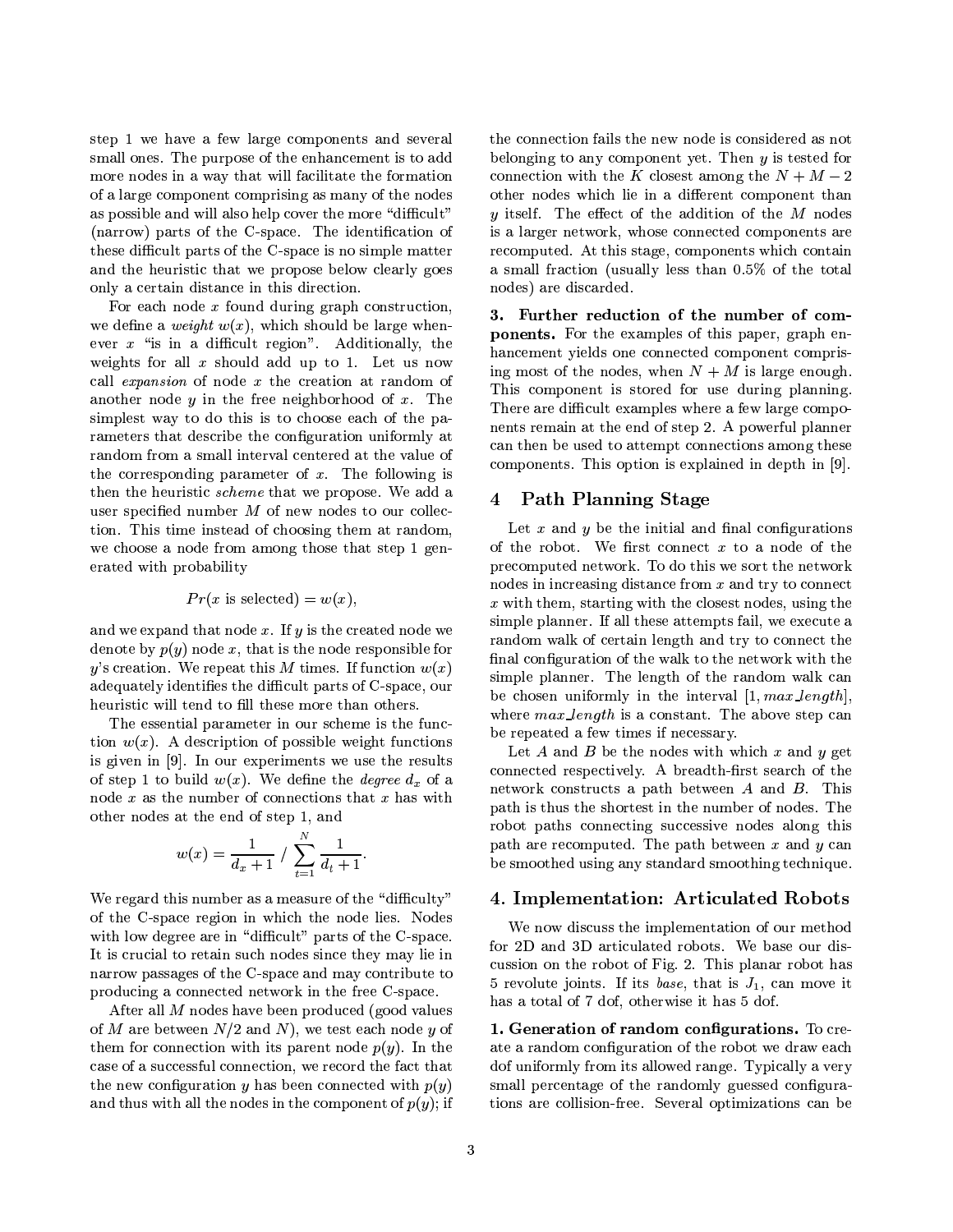

applied in this step. For example if the robot has many links, we can draw the dof values in sequence and check for collision as soon as the location of a link gets determined. In our implementation such optimizations are not performed.

2. Simple Planner. During the graph construction phase of preprocessing, a planner is needed to obtain thousands of connections. It is crucial that a simple and fast planner is used at that stage. The planner should have high chances of success for connecting configurations that are close together.

A possible candidate planner is the straight line in C-space. We have tried this planner and it gives reasonably good results. It is also very simple to implement for robots moving in 3D workspaces.

Another planner that proved useful for articulated robots is the following. Let  $x$  and  $y$  be the two configurations we attempt to connect and  $J_1, \ldots, J_k$  be the points on the robot as shown in Fig. 2. We simultaneously translate every second  $J_i$ , that is  $J_{2+i+1}$ ,  $i = 0, \ldots k/2$ , along the straight line in the workspace that connects its workspace position at configuration  $x$  to its workspace position at configuration  $y$ . Then we adjust the positions of  $J_{2+i}$ ,  $i = 1, \ldots k/2$ , by computing the inverse kinematics of the robot. In this way the  $J_{2+i}$ 's follow the motion initiated by the  $J_{2+i+1}$ 's. If k is even then the position of  $J_k$  is not determined by the above. It can be determined by moving the last dof of the robot (the one that specifies the position of  $J_k$ ) on a straight line in the C-space so that it reaches its desired value in configuration  $y$ . If during the motion, the robot collides with an obstacle or with itself, or if a joint reaches a limit, or an adjustment is impossible, the planner fails. The planner generalizes directly to 3D articulated robots and any kind of robot for which we can move a few of its dof at a certain direction and adjust the others.

3. Distance between two configurations. We would like to avoid invoking the simple planner in situations where it is unlikely to succeed. That is why we define a distance in C-space and call the planner only for nodes that are close together.

Let  $J_i(x)$ ,  $i = 1, ..., k$  denote the position of  $J_i$ (see Fig. 2), when the robot is at configuration  $x$ . We define the distance  $d(x, y)$  between any two configurations  $x$  and  $y$  as

$$
d(x,y) = \left(\sum_{i=1}^{k} ||J_i(x) - J_i(y)||^2\right)^{1/2}
$$

where  $||J_i(x) - J_i(y)||$  is the Euclidean distance between  $J_i(x)$  and  $J_i(y)$ . This distance is quick to compute and has an intuitive meaning for articulated robots. Other distances can be used here. For example, for fixed-base robots it may be useful to weight the above sum with large weights assigned to the distances of the  $J_i$ 's close to the base and small weights assigned to the distances of the  $J_i$ 's towards the free end of the robot. This is because displacements of the links near the base have a more significant effect on the robot than displacements of the end effector.

**4. Choosing N.** For many-dof robots, this parameter should be set to at least a few thousands. Increasing N generally reduces the time needed for path planning and improves the quality of the path obtained, but it also increases preprocessing time. If  $N$  is set too small, no nodes may be generated in "difficult" regions of C-space, thus there will be no enhancement of these regions during step 2 for preprocessing.  $N$ should be determined by experimentation. For example, if path planning often fails, this is an indication that the network does not capture well the connectivity of the free C-space and thus  $N$  must be increased.

**5. Choosing K.** During graph construction, we attempt to connect each node  $x$  to the  $K$  closest nodes in the network. On the one hand,  $K$  should not be too small, because we want to give our simple planner a good chance to make connections. On the other hand, making it too large increases preprocessing time unnecessarily, since the simple planner cannot connect nodes that are far apart. A few successful connections per node are enough to ensure large connected components. In our experiments we used  $K = 30$ .

6. Choosing  $M$ . During graph enhancement, we add M nodes in the "difficult" regions of the C-space. Setting M between  $1/3$  and  $1/2$  of the initial nodes gives good results. We select a node to be expanded with the probability distribution function of step 2. To expand a configuration  $x$  we let each dof take a random value in an interval centered around its value at x. We set this interval to about  $1/6$  of the range of the dof. Also, for fixed-base robots we decrease this interval as we move towards the base of the robot. If we considerably vary a dof near the base we may create a configuration which is not close to the initial one.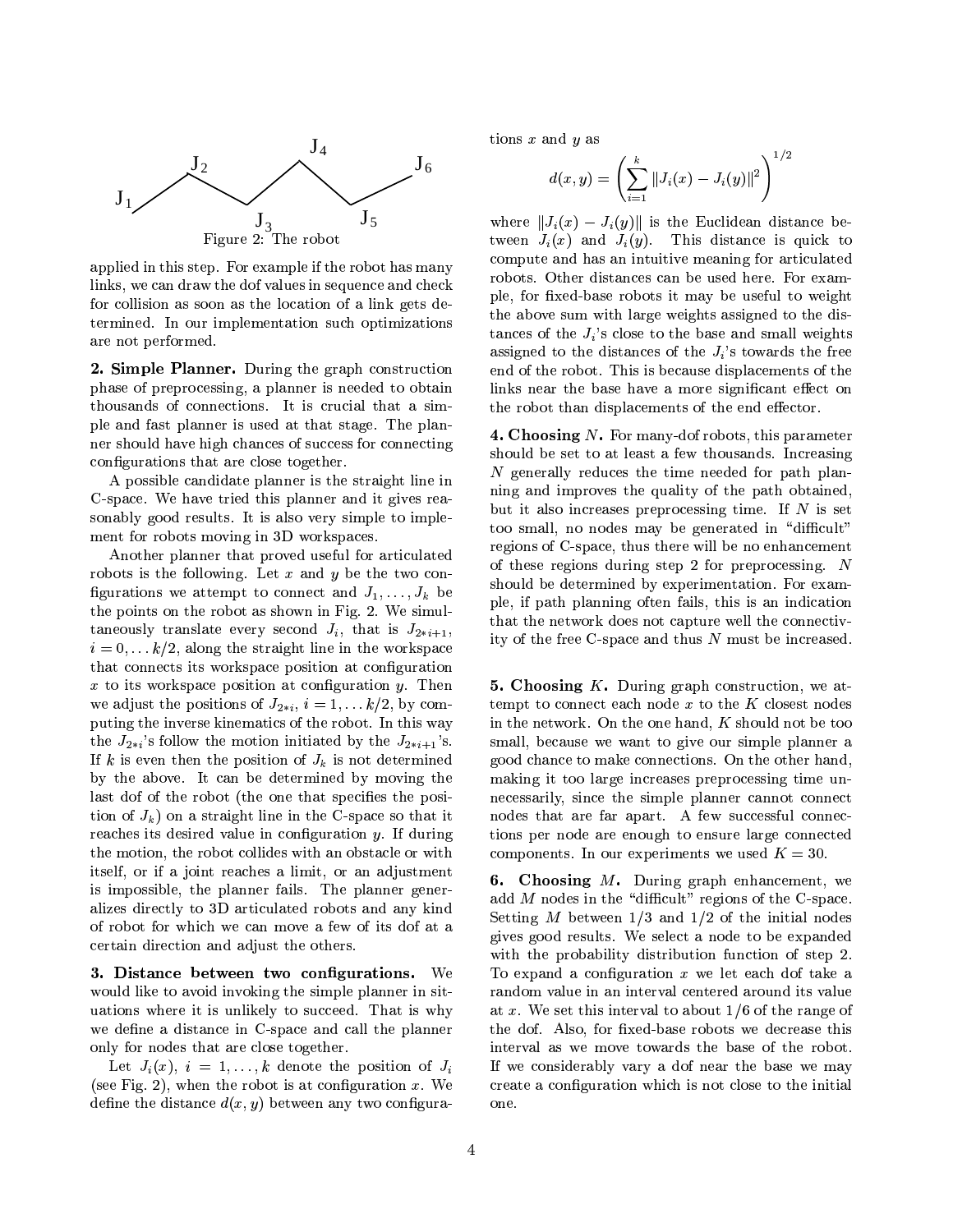

Figure 3: The robot is an articulated linkage with a moving base and 5 revolute joints (7dof)

| N    | Μ        | Final nodes | Prepr.<br>(sec) | $_{\rm C1}$ | $\mathrm{C}2$ | C3   | C4   | C5   | C6   | C7   | $_{\rm C8}$ |
|------|----------|-------------|-----------------|-------------|---------------|------|------|------|------|------|-------------|
| 600  | 300      | 236         | 12.68           | 0.00        | F             | F    | F    | F    | 1.12 | F    | F           |
| 800  | 400      | 470         | 19.67           | 0.00        | F             | F    | F    | F    | 0.17 | F    | $_{\rm F}$  |
| 1000 | 500      | 516         | 26.50           | F           | 0.02          | 0.00 | 0.00 | 0.33 | F    | 0.00 | 0.00        |
| 1200 | 600      | 779         | 35.18           | 0.03        | F             | F    | F    | F    | F    | F    | F           |
| 1400 | 700      | 1695        | 42.20           | 0.02        | 0.02          | 0.00 | 0.02 | 0.12 | 2.42 | 0.00 | 0.00        |
| 1600 | 800      | 1931        | 49.79           | 0.02        | 0.02          | 0.00 | 0.02 | 0.12 | 1.15 | 0.00 | 0.00        |
| 1800 | 900      | 2287        | 58.63           | 0.12        | 0.00          | 0.02 | 0.00 | 0.25 | 0.40 | 0.02 | 0.00        |
| 2000 | $1000\,$ | 2630        | 69.40           | 0.03        | 0.02          | 0.00 | 0.02 | 0.27 | 1.25 | 0.00 | 0.02        |

Figure 4: Preprocessing and time for connection to networks for  $C_1, \ldots, C_8$  of Fig. 3

7. Collision checking. Collision checking for planar robots can be implemented using a discretized C-space bitmap for each link of the robot. We assume that each link of the robot is free to translate and rotate and we precompute for it a 3D C-space bitmap that explicitly represents the free subset of the link's C-space (the " $0$ "s) versus the part that gives rise to collision with an obstacle (the "1"s). When testing for collision, the planner tests each link against its C-space bitmap, which is very fast. This technique is practical only for 2D workspaces, since 3D workspaces would require the generation of six-dimensional bitmaps. We use it in our implementation for planar robots (we discretize each dof to 128 values) and in particular we compute the C-space bitmaps with the use of the Fast Fourier Transform [11]. For self-collision, each link of the robot is tested against the others.

For robots moving in 3D workspaces, we check (analytically) each of their links against the obstacles and against other links. In this case, collision checking is more expensive and it increases preprocessing times.

#### **Experimental Results**  $\overline{5}$

The planner is implemented in C and we used a DEC Alpha workstation (Model Flamingo rated at 121.5 SPECmark89) running under DEC OSF/1 for our experiments. We present experiments with a freeflying articulated robot and a fixed-base manipulator. In all figures, we draw a square at the base of the robot to distinguish it from the other end of the robot.

Free-flying Articulated Linkage. Fig. 3 shows a free articulated robot with 5 revolute joints (7 dof) and the environment in which it moves through a set of 8 different configurations. The configurations were specified manually. Path planning problems can be defined by selecting any two of these configurations.

Columns 1 and 2 of the table of Fig. 4 show the values of the parameters N (initial nodes) and M (nodes added in "difficult" regions). We set  $M = N/2$ . Column 3 gives the number of configurations in the largest component produced and column 4 the time spent on preprocessing in seconds. Smaller networks in this ta-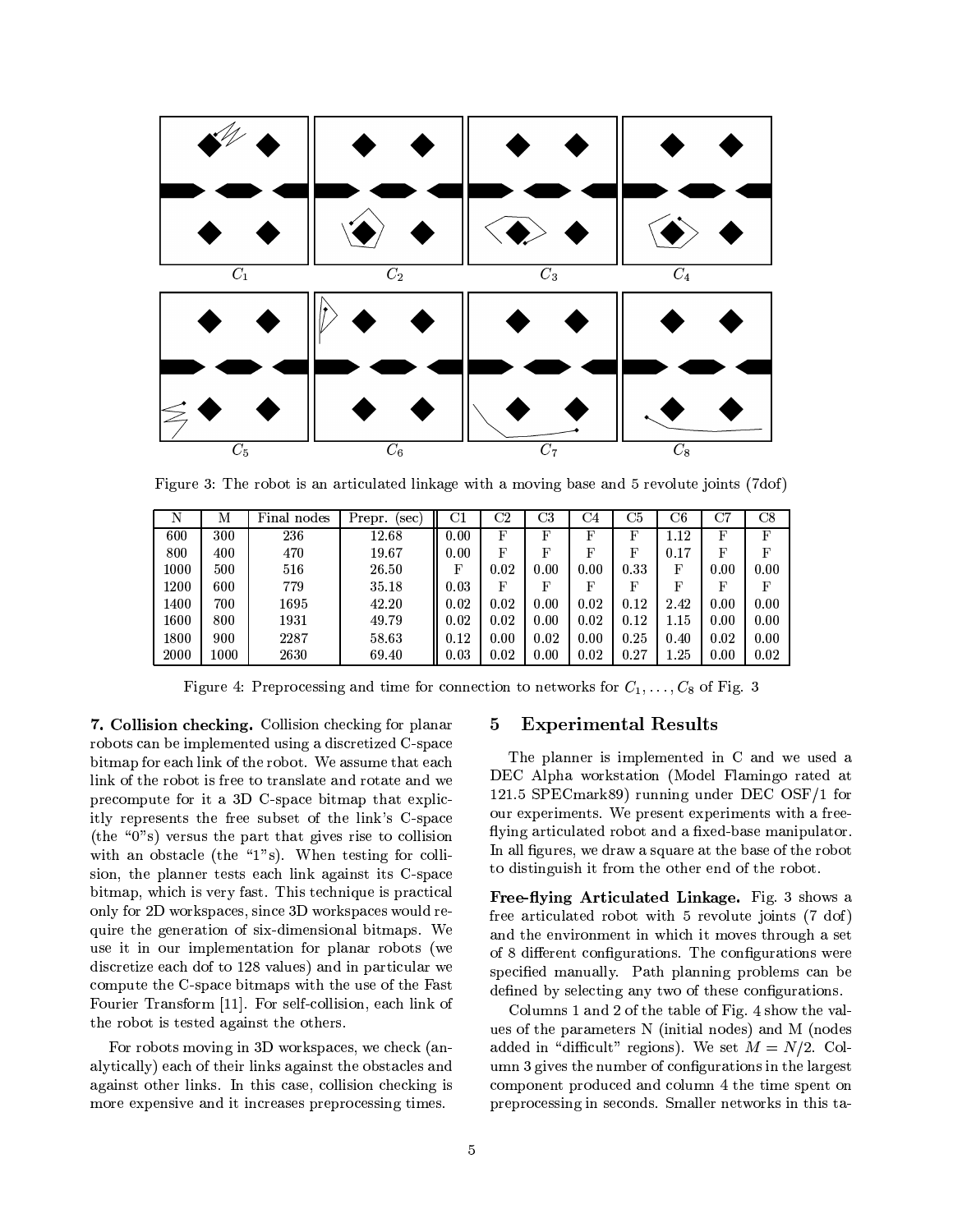

Figure 5: The robot is an articulated linkage with a fixed base and 7 revolute dof

| N        | Μ        | Final nodes | Prepr.<br>[sec] | $_{\rm C1}$ | $\mathrm{\scriptstyle C}2$ | C3   | C4   | C5   | C6   | C7   | $_{\rm C8}$ |
|----------|----------|-------------|-----------------|-------------|----------------------------|------|------|------|------|------|-------------|
| 800      | 400      | 583         | 25.69           | 0.30        | F                          | F    | F    | F    | F    | F    | F           |
| 1000     | 500      | 977         | 36.06           | 0.02        | 0.00                       | F    | 0.58 | F    | F    | 0.03 | F           |
| 1200     | 600      | 1150        | 44.83           | 0.00        | F                          | 0.00 | F    | 4.08 | F    | F    | 4.02        |
| 1400     | 700      | 1151        | 60.43           | 0.02        | F                          | F    | F    | F    | 0.57 | F    | F           |
| 1600     | 800      | 2084        | 69.66           | 0.02        | 0.07                       | 0.02 | 0.47 | 0.00 | 0.05 | 0.02 | 1.37        |
| $1800\,$ | 900      | 2371        | 80.74           | 0.02        | 0.02                       | 0.02 | 2.87 | 0.00 | 0.02 | 0.02 | 0.03        |
| 2000     | $1000\,$ | 2646        | 92.78           | 0.00        | 0.02                       | 0.18 | 2.25 | 0.02 | 0.02 | 0.52 | 0.02        |
| 2200     | 1100     | 2940        | 104.45          | 0.02        | 0.03                       | 0.02 | 0.20 | 0.00 | 0.02 | 0.02 | 0.02        |

| N        | Μ | Final nodes | Prepr.<br>sec) | C1   | $_{\rm C2}$ | $_{\rm C3}$ | C4          | C5   | $_{\rm C6}$ | C7   | $^{\rm C8}$  |
|----------|---|-------------|----------------|------|-------------|-------------|-------------|------|-------------|------|--------------|
| 1200     | 0 | 615         | 33.43          | 0.30 | F           | F           | F           | F    | $_{\rm F}$  | F    | $\mathbf{F}$ |
| 1500     | 0 | 827         | 48.58          | 0.00 | F           | F           | $\mathbf F$ | F    | F           | F    | F            |
| $1800\,$ | 0 | 1478        | 61.08          | 0.02 | 1.37        | 0.00        | 0.55        | 0.43 | F           | 0.58 | 2.08         |
| 2100     | 0 | 1197        | 77.76          | 0.00 | F           | F           | F           | F    | 0.13        | F    | F            |
| 2400     | 0 | 2061        | 91.18          | 0.00 | 0.07        | 0.02        | 0.48        | 0.02 | 0.00        | 0.02 | 0.53         |
| 2700     | 0 | 1578        | 106.58         | 0.00 | F           | F           | F           | F    | 0.00        | F    | F            |
| 3000     | 0 | 2615        | 122.71         | 0.00 | 1.12        | 0.02        | 1.43        | 0.18 | 0.00        | 0.30 | 0.00         |
| 3300     | 0 | 2609        | 137.73         | 0.02 | 0.02        | F           | 0.42        | F    | 0.02        | 0.02 | F            |

Figure 6: Preprocessing and time for connection to networks for  $C_1, \ldots, C_8$  of Fig. 5

Figure 7: Preprocessing and time for connection to networks for  $C_1, \ldots, C_8$  of Fig. 5, when M=0

ble are not part of larger networks; all networks were produced independently. Preprocessing time includes the graph construction and graph enhancement time. In columns 5 through 12 we give the time required to connect configurations  $C_1, \ldots, C_8$  of Fig. 3 to the precomputed networks. When this time is 0.00 this means that it took less than 0.01 seconds to connect the configuration to the network, and when it is more than 1 second, this indicates that a few random walks were performed. An 'F' indicates failure to obtain a connection of the configuration to the precomputed network after 30 random walks (their lengths are chosen uniformly in the interval [100, 10000]). To estimate path planning time between two configurations we add the time needed to connect these to the network to the time required to obtain a path on the network. On the average, less than 0.1 seconds are spent searching the networks considered here.

It is clear from the table of Fig. 4 that if a small network is created, it does not capture well the struc-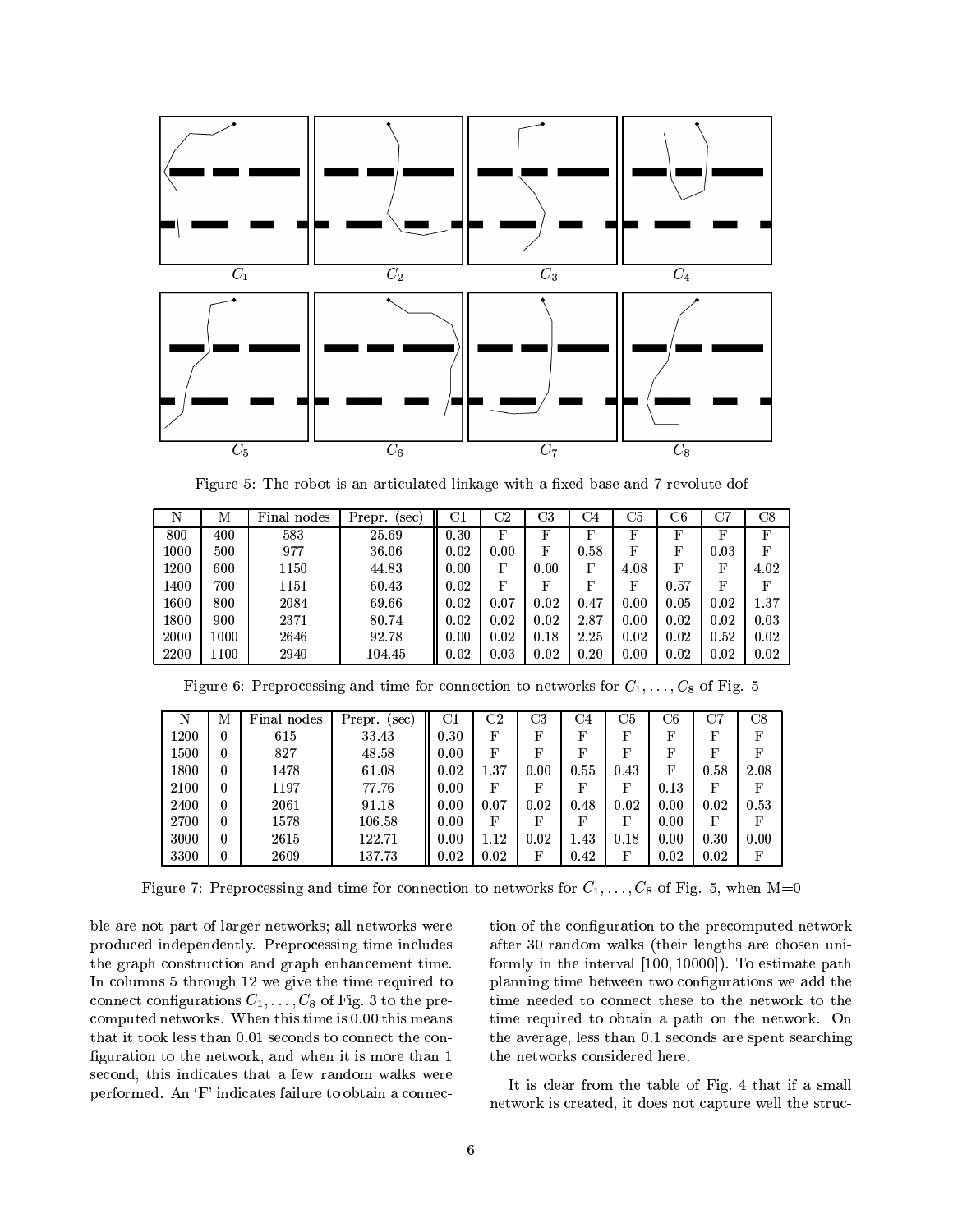

Figure 8: The robot has a fixed base and 6 spherical joints (12 dof)

| N    | М    | Final nodes | Prepr.<br>sec. | $_{\rm C1}$ | $_{\rm C2}$ | $_{\rm C3}$ | C4   | C <sub>5</sub> | C6   | $_{\rm C7}$ | $_{\rm C8}$ |
|------|------|-------------|----------------|-------------|-------------|-------------|------|----------------|------|-------------|-------------|
| 500  | 500  | 906         | 134.33         | 11.93       | F           | F           | 6.22 | 12.10          | 0.07 | F           | F           |
| 800  | 800  | 1480        | 290.84         | 0.05        | 0.82        | 3.53        | 0.82 | F              | F    | 19.15       | 0.08        |
| 1100 | 1100 | 2112        | 475.66         | 0.07        | 0.20        | 4.05        | 0.07 | F              | F    | F           | 4.90        |
| 1400 | 1400 | 2724        | 686.21         | 0.08        | 1.53        | 6.37        | 0.28 | 9.87           | 0.83 | 20.52       | 5.92        |
| 1700 | 1700 | 3376        | 884.23         | 0.05        | 0.23        | 7.88        | 0.08 | 3.08           | 0.17 | 733         | 4.60        |
| 2000 | 2000 | 3945        | 1051.84        | 0.05        | 0.08        | 3.00        | 0.10 | 8.88           | 0.07 | 20.58       | 3.85        |
| 2500 | 2500 | 4973        | 1432.89        | 0.07        | 0.70        | 0.05        | 0.50 | 0.05           | 0.07 | 6.30        | 7.02        |
| 3000 | 3000 | 5995        | 1837.21        | 0.10        | 0.10        | 3.65        | 0.83 | 0.17           | 0.87 | 5.32        | 13.53       |

Figure 9: Preprocessing and time for connection to network for  $C_1, \ldots, C_8$  of Fig. 8

ture of the robot's free C-space and attempts to connect configurations  $C_1, \ldots, C_8$  to it often fail. Path planning between any two of the above configurations will fail if either of them cannot be connected to the network. However, when  $N + M$  is sufficiently large, a large component comprising most of the generated configurations is formed and path planning is in the order of a small fraction of a second. A preprocessing of 40 seconds is sufficient for this example.

Fixed-Base Articulated Linkage in 2D. We report preprocessing and connection to network times for another experiment with an 7-dof articulated robot with a fixed base. A set of 8 different configurations of the robot is shown in Fig. 5. The results of the method are given in Fig. 6. Again path planning takes a fraction of a second for most pairs of configurations of Fig. 5 after a preprocessing step of 70 seconds.

We show in Fig. 7 a similar table to that of Fig. 6 but with results obtained without the enhancement of the "difficult" regions  $(M = 0)$ . Comparison between the corresponding rows of the two tables is possible because the sum of  $N + M$  is the same. We observe that, in this case at least, the method is not very stable when enhancement is omitted. For example, for a small N ( $N = 1600$ ) and enhancement ( $M = 800$ ). we managed to connect all our configurations to the network produced, but for  $N = 3300$  and without enhancement (last row) this did not happen.

For a different seed for the random number generator, we may obtain a better component for  $N = 3300$ and good timings for the connection of the considered configurations. For this example, enhancement helps significantly improve the quality of the results of the preprocessing phase. It seems that some positions of the fixed-base robot are very constrained (especially the ones where the robot goes through one of the openings in the workspace walls). Enhancement of these configurations is crucial. For instance, with  $N = 1600$ ,  $M = 800$  we obtained one major component in 29 out of 40 trials. The corresponding success for the same total number of nodes and without en